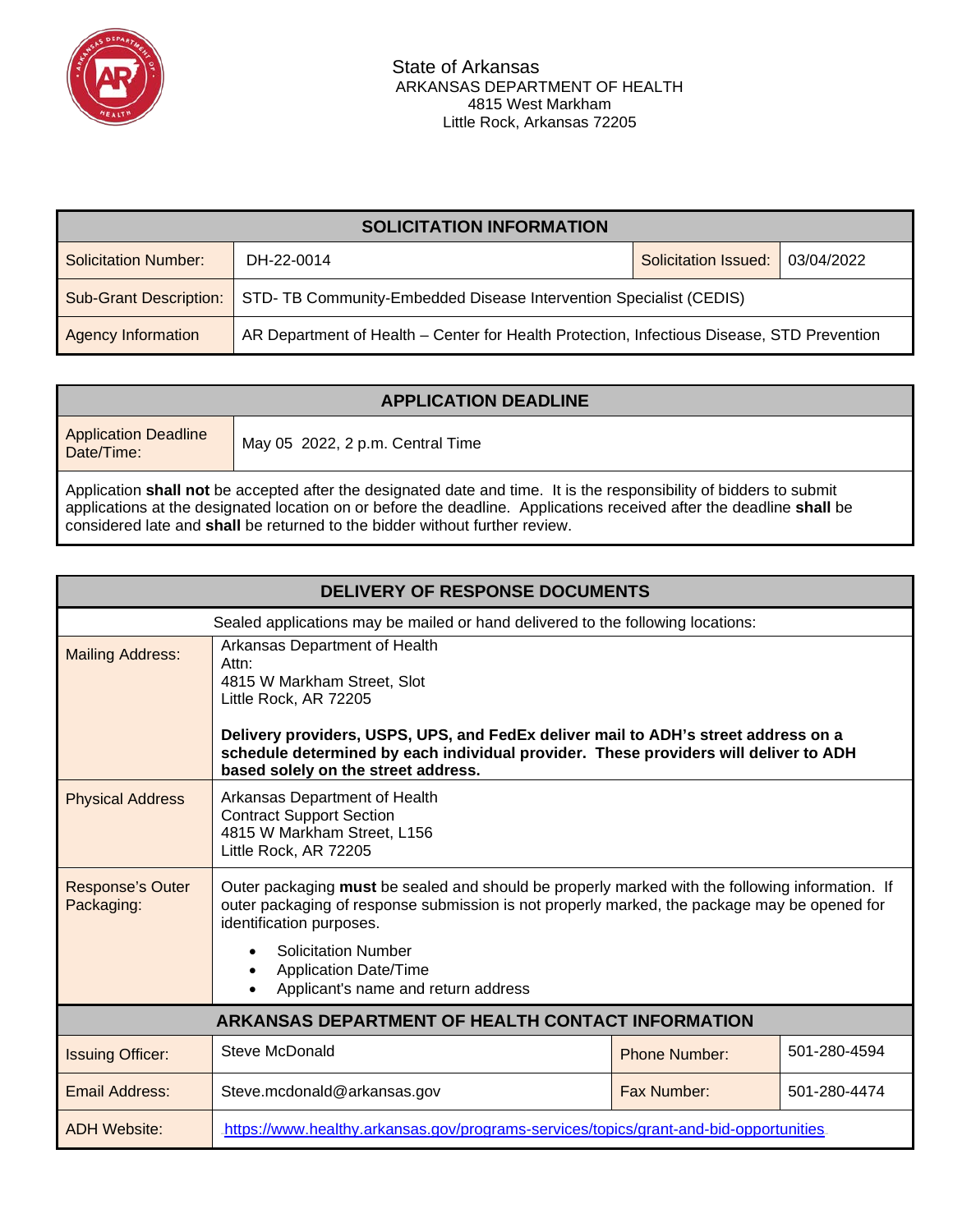# **SECTION 1 – PROGRAM OVERVIEW**

#### • *Do not provide responses to items in this section unless specifically and expressly required.*

#### **1.1 PURPOSE**

The Arkansas Department of Health (ADH) issues this Request for Application (RFA) to obtain applications for funding to provide STI and/or Tuberculosis (TB) intervention services.

### **1.2 BACKGROUND**

The Arkansas Department of Health (ADH) aims to address innovations and advances pertaining to the incorporation of diversity, inclusion, and health determinates for sexually transmitted infections (STIs) and tuberculosis (TB) in Arkansas. This focus is particularly imperative given the evidence of increasing burden and worsening health disparities for these conditions. With an understanding of the multilevel and overlapping nature of these epidemics and their social and structural determinates, it is vital for the state to design and implement more effective prevention programs. The goal is to provide a means that will strengthen the way in which health care, public health, and Community-Embedded Disease Intervention Specialist (CEDIS) work together to be responsive to the physical, social, and emotional needs of people within the community. Priority focus will be placed on populations, which include adolescents, young adults, men who have sex with men (MSM), women within childbearing age, and pregnant women.

Community partners are uniquely positioned to complement and extend the reach of STI prevention efforts implemented by state and local health departments. The ADH's goal is to partner with CEDIS for providing STI and/or TB counseling, partner elicitation, partner notification, and other follow-up activities for positive clients. In addition, the CEDIS's aim will be to cultivate, enhance, and maintain a cooperative and effective relationship with health care partners. For purposes of this funding opportunity, community organizations include non-profit organizations, American Indian/Alaska native tribally designated organizations, community based organizations, faith-based organizations, hospitals, and health centers.

#### **1.3 GRANT PERIOD**

- A. The anticipated period **shall** be from July 1, 2022 June 30, 2023.
- B. The initial term of a resulting sub-grant will be for one (1) year. Upon mutual agreement between the applicant and the agency, the sub-grant may be renewed for up to six (6) additional one-year terms or portions thereof contingent upon appropriation of funding and approvals.
- C. Total contract term, including any amendments and/or possible extensions, not to exceed seven (7) consecutive years.

## **1.4 AVAILABLE FUNDING**

Maximum amount of funding is \$1,335,000 to multiple recipient(s). STD CEDIS Deliverables:\$750,000 of available funding amongst three (3) organizations

TB CEDIS Deliverables: \$585,000 of available funding amongst two (2) organizations.

- B. Funding is contingent upon review and acceptance of application.
- C. Funds **must** be used in accordance with the budget provided.
- D. ADH reserves the right to determine allowable and non-allowable costs.
- E. Prior to award, ADH may increase the amount of funding in efforts to maximize program support. Recipient(s) **must** submit a revised budget worksheet reflecting changes.

#### **1.5 ELIGIBILITY & FUNDING REQUIREMENTS**

Five (5) applications will be accepted and funded. Three (3) organizations will be allocated funding for STI activities and two (2) organizations will be allocated funding for TB activities.

Applicant **must** meet the following to be eligible to obtain funding: (Insert all eligibility requirements) A. Funding organizations must attend and participate in meetings and trainings (fiscal and programmatic)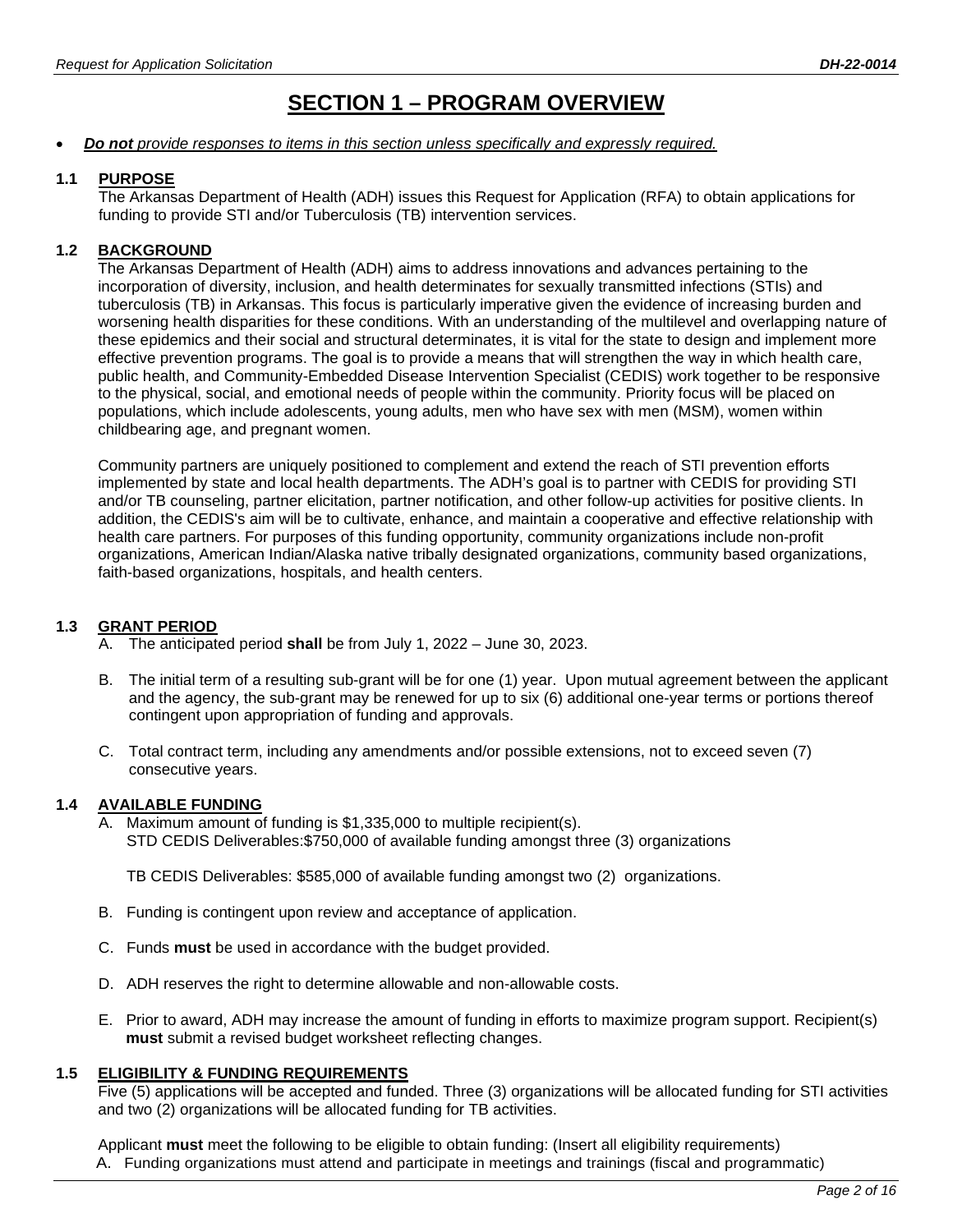required by the ADH STI and/or TB Programs.

- B. Private non-profit organizations must have a Board of Directors.
- C. Must have sufficient resources funding, independent of this agreement, to ensure the organization's ability to provide service under an actual cost reimbursement method up to sixty (60) days from the data of submission of an invoice.
- D. Arkansas public or private none-profit organization. Applicants claiming private, non-profit must include either certification from the State of Arkansas, Office of Secretary of State, or a letter from the Department of Treasury or the Internal Revenue Service (IRS) stating certification.
- E. Should have at least two (2) or more staff with experience working with marginalized populations.
- F. Should have experience collaborating with other like organizations.
- G. Funded organization's personnel associated to the activities under the award funded must complete the ADH Infectious Disease Branch CDC required Security and Confidentiality Training module and receive certification.

#### **1.6 BUDGET & JUSTIFICATION**

- A. Applicant **must** complete the budget worksheet provided as a separate excel file and will not be included in the scoring of applications.
- B. Recipient(s) **shall** be reimbursed for allowable expenses only. Allowable expenses are those approved by ADH within the budget's itemized listing.

#### **1.7 ISSUING OFFICER**

The ADH contact name listed on page one is the sole point of contact throughout this solicitation.

#### **1.8 RFA OPENING LOCATION**

Applications submitted by the due time and date **shall** be opened at the following location:

Arkansas Department of Health 4815 W Markham Street, Room L156 Little Rock, AR 72205

#### **1.9 DEFINITION OF REQUIREMENT**

- A. The words "**must**" and "**shall**" signify a requirement of this RFA and that vendor's agreement to and compliance with that item is mandatory.
- B. Applicant may request exceptions to NON-mandatory items. Contractor **must** clearly explain the requested exception and should reference the specific solicitation item number to which the exception applies.

#### **1.10 DEFINITION OF TERMS**

The issuing officer has made every effort to use industry-accepted terminology in the competitive bid and will attempt to further clarify any point or item in question. The following acronyms will be used throughout the document.

- ADH: Arkansas Department of Health
- OSP: Office of State Procurement
- RFA: Request for Applications

#### **1.11 APPLICATION INSTRUCTIONS**

A. Original Application Packet

- 1. Application Submission Requirements
	- a. Applicants **shall** provide one (1) original hard copy of the Application Packet clearly marked as "Original" and **must** include:
		- Original signed Application Signature Page
		- Agreement and Compliance Pages (if applicable)
		- Proposed Subcontractors Form
		- Restriction of Boycott of Israel Certification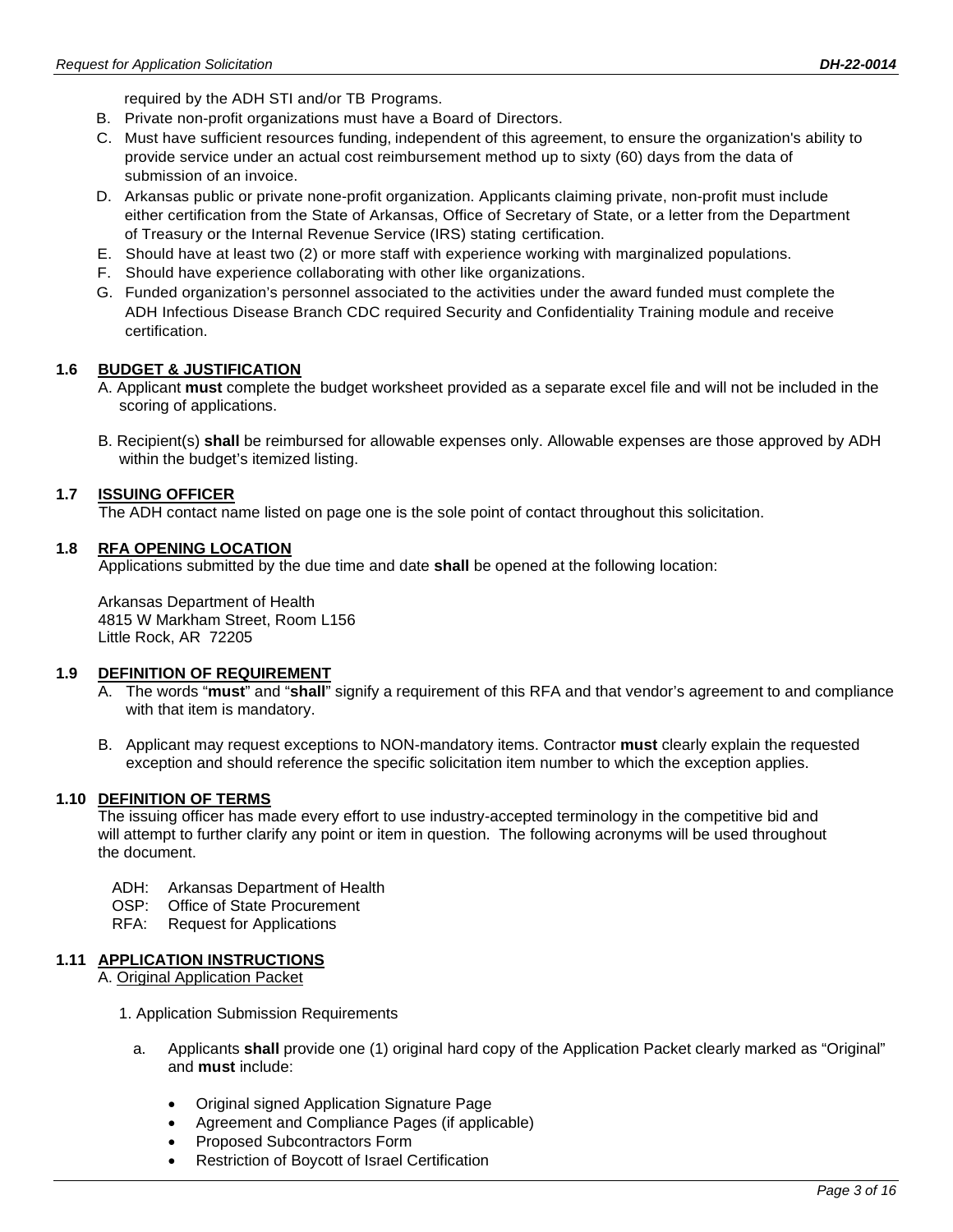- SF-LLL Disclosure of Lobbying Activities
- Response to the Information for Evaluation section included in the Application Packet
- EO 98-04 Contract and Grant Disclosure and Certification form
- Other documents and/or information as may be expressly required in this solicitation. Label documents and/or information so as to reference the solicitation's item number.
- b. The application **must** be in the English language.
- 2. The following items should be submitted with the original Application Packet:
	- Signed Addenda, if applicable
	- Equal Employment Opportunity Policy
	- Copy of Illegal Immigrant Certification .<https://www.ark.org/dfa/immigrant/index.php/user/welcome>.
	- Business Associate Agreement (AS-4001)
- 3. **DO NOT** include any other documents or ancillary information, such as a cover letter or promotional/marketing information*.*
- B. Budget Worksheet
	- 1. The Budget Worksheet, including the hard copy and electronic copy, **must** be separately sealed from the Application Packet and should be clearly marked as "Budget".
	- 2. An applicant **shall not** include any budget information in the hard copies or electronic copies of the Application Packet.
	- 3. Budget **must** be proposed in U.S. dollars and cents.

## C. Additional Copies and Redacted Copy of the Application Packet

In addition to the original Application Packet, the following items should be submitted:

- 1. Additional Copies of the Application Packet
	- a. Three (3) complete hard copies (marked "COPY") of the Application Packet.
	- b. One (1) electronic copy of the Application Packet, preferably on a flash drive. CDs will also be acceptable.
	- c. All additional hard copies and electronic copies **must** be identical to the original hard copy. In case of a discrepancy, the original hard copy **shall** govern.
	- d. If ADH requests additional copies of the response, the copies **must** be delivered within the timeframe specified in the request.
- 2. One (1) redacted copy (marked "REDACTED") the original Application Packet, preferably on a flash drive. A CD will also be acceptable. (See Proprietary Information.)

## **1.12 ORGANIZATION OF RESPONSE DOCUMENTS**

- A. It is strongly recommended that applicants adhere to the following format and suggestions when preparing their response.
- B. Responses to the Information for Evaluation section of the Application Packet should be labeled to reflect the corresponding item/question (Example: E.1.A)
- C. The original Application Packet and all copies should be arranged in the following order.
	- Original signed Application Signature Page
	- Agreement and Compliance Pages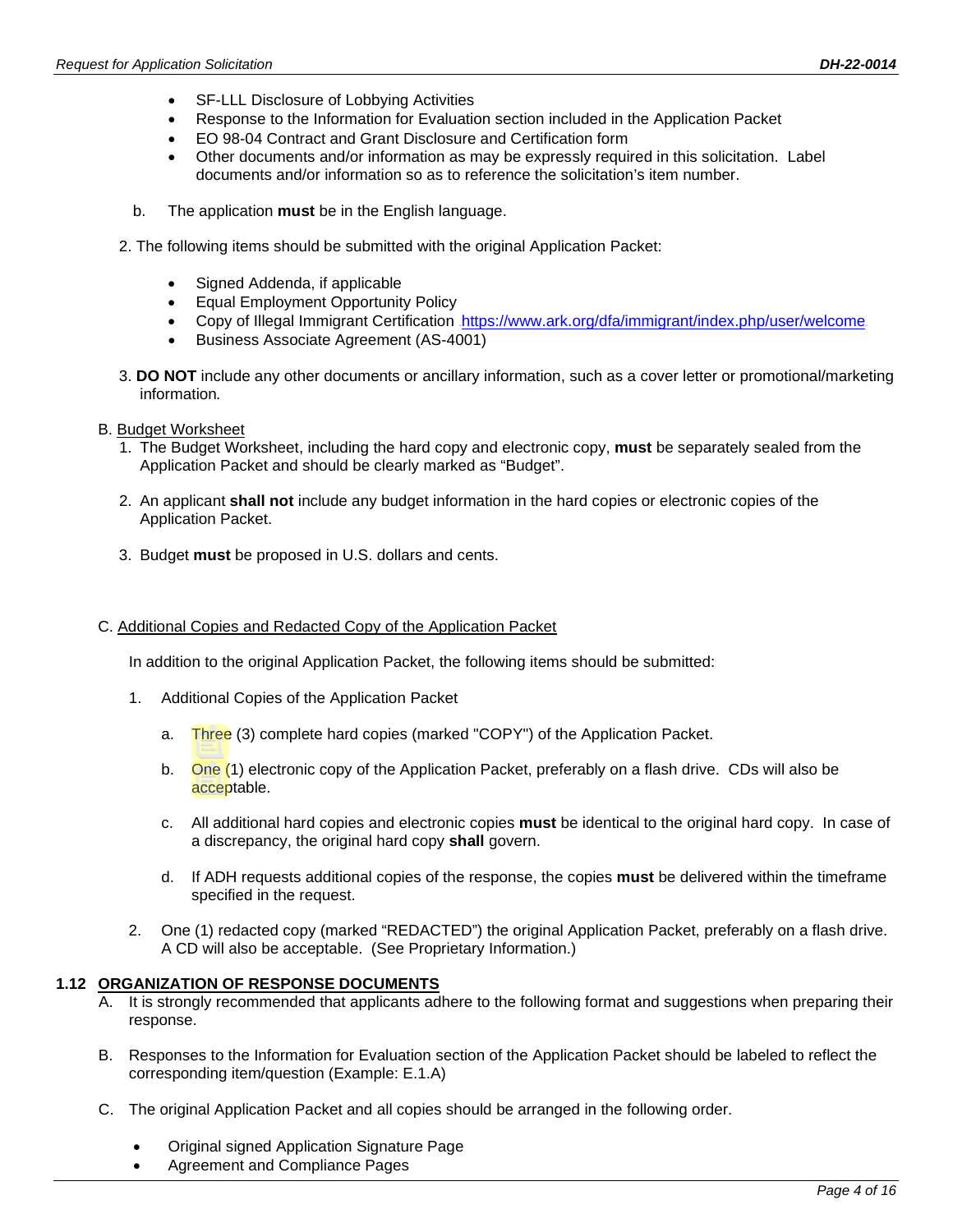- Proposed Subcontractors Form
- Restriction of Boycott of Israel Certification
- SF-LLL Disclosure of Lobbying Activities
- Response to the Information for Evaluation section included in the Application Packet
- EO 98-04 Contract and Grant Disclosure and Certification form
- Signed Addenda, if applicable
- Equal Employment Opportunity Policy
- Copy of Illegal Immigrant Certification .<https://www.ark.org/dfa/immigrant/index.php/user/welcome>.
- Business Associate Agreement (AS-4001)
- Other documents and/or information as may be expressly required in this Solicitation. Label documents and/or information so as to reference the Solicitation's item number.

## **1.13 CLARIFICATION OF SOLICITATION**

- A. Any questions requesting clarification of information contained in this RFA **must** be submitted in writing via email by 4:00 p.m., Central Time on or before 03/22/2022 to the ADH issuing officer as shown on page one (1) of this RFA.
	- 1. For each question submitted, applicant should reference the specific solicitation item number to which the question refers.
	- 2. Applicants' written questions will be consolidated and responded to by the State. The State's consolidated written response is anticipated to be posted to the ADH website by the close of business on 03/24/2022.
- B. Applicants may contact the issuing officer with non-substantive questions at any time prior to the application deadline.
- C. Oral statements by ADH **shall not** be part of any contract resulting from this solicitation and may not reasonably be relied on by any vendor as an aid to interpretation unless it is reduced to writing and expressly adopted by ADH.

## **1.14 APPLICATION SIGNATURE PAGE**

- A. An official authorized to bind the vendor(s) to a resultant Sub-Grant **must** sign the Application Signature Page included in the Application Packet.
- B. Applicant's signature on this page **shall** signify vendor's agreement that either of the following **shall** cause the response to be disqualified:
	- Additional terms or conditions submitted intentionally or inadvertently
	- Any exception that conflicts with a requirement of this RFA

## **1.15 AGREEMENT AND COMPLIANCE PAGES**

- A. Applicant **must** sign all agreement and compliance pages relevant to the solicitation document*.* The agreement and compliance pages are included in the Application Packet.
- B. Submission of applicant and applicant's signature on these pages **shall** signify agreement to and compliance with all requirements within the solicitation and application.

## **1.16 PRIME CONTRACTOR RESPONSIBILITY**

- A. A single vendor **must** be identified as the prime contractor.
- B. The prime contractor **shall** be responsible for the contract and jointly and severally liable with any of its subcontractors, affiliates, or agents to the State for the performance thereof.

## **1.17 FUNDING ESCALATION**

- A. ADH may increase funding throughout the duration of the contract.
- B. Recipient **must** provide a revised budget reflecting the increase. ADH **shall** have the right to require additional information pertaining to the increase.
- C. ADH **must** approve of all budget revisions.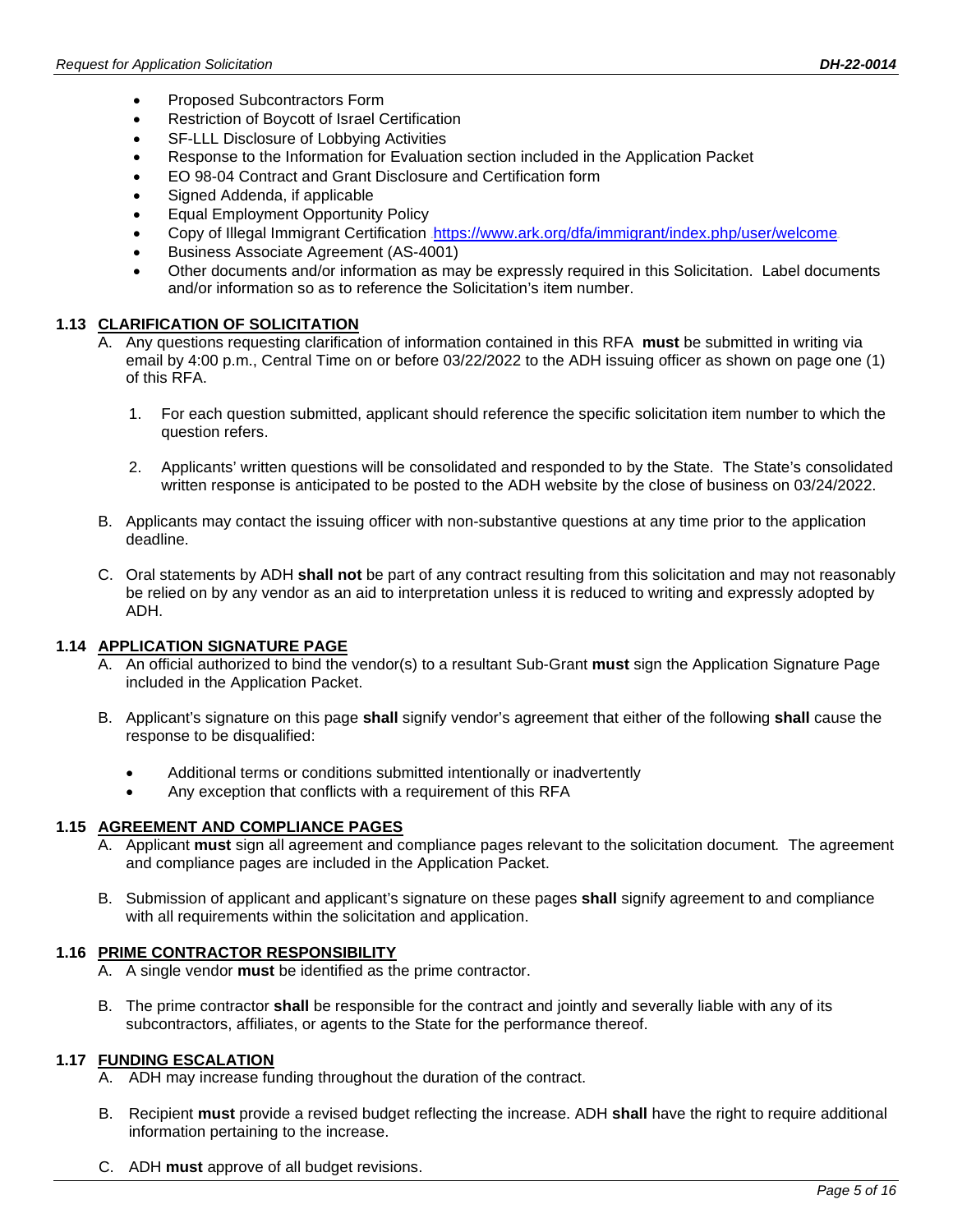## **1.18 PROPRIETARY INFORMATION**

- A. Submission documents pertaining to this solicitation become the property of the State and are subject to the Arkansas Freedom of Information Act (FOIA).
- B. The vendor **shall** be responsible for identifying all proprietary information and for ensuring the electronic copy is protected against restoration of redacted data.
- C. The redacted copy **shall** be open to public inspection under the Arkansas Freedom of Information Act (FOIA) without further notice to the vendor.
- D. If a redacted copy of the submission documents is not provided with vendor's response packet, a copy of the non-redacted documents, with the exception of financial data, **shall** be released in response to any request made under the Arkansas Freedom of Information Act (FOIA).
- E. If the State deems redacted information to be subject to Arkansas Freedom of Information (FOIA), the vendor will be contacted prior to release of the documents.

### **1.19 CAUTION TO RECIPIENT(S)**

- A. Prior to any contract award, all communication concerning this solicitation **must** be addressed through ADH.
- B. Applicant **must not** alter any language in any solicitation document provided by the State.
- C. All official documents and correspondence related to this solicitation **shall** be included as part of the resultant contract.
- D. Responses **must** be submitted only in the English language.
- E. The State **shall** have the right to award or not award a contract, if it is in the best interest of the State to do so.
- F. Applicant **must** provide clarification of any information in their response documents as requested by ADH.
- G. Qualifications **must** meet or exceed the required specifications as set forth in this solicitation.

#### **1.20 REQUIREMENT OF ADDENDUM**

- A. This solicitation **shall** be modified only by an addendum written and authorized by ADH.
- B. An addendum posted within three (3) calendar days prior to the application deadline and **shall** extend the due date and may or may not include changes to the Solicitation.
- C. The applicant **shall** be responsible for checking the ADH website, .<http://www.healthy.arkansas.gov/aboutADH/Pages/GrantBidOpportunities.aspx>. for any and all addenda up to bid opening.

## **1.21 QUALIFICATION AND AWARD PROCESS**

- A. Successful Recipient(s) Selection The ranking of recipients **shall** be determined by the total score each application receives during evaluation.
- B. Anticipation to Award
	- 1. Once the anticipated successful recipient(s) have been determined, the anticipated award notification will be emailed to all applicants.
	- 2. The anticipated award will be for a period of fourteen (14) days prior to the issuance of a contract. Vendors and agencies are cautioned that these are preliminary results only, and a contract will not be issued prior to the end of the fourteen-day period.
	- 3. ADH **shall** have the right to waive the policy of Anticipation to Award when it is in the best interest of the State.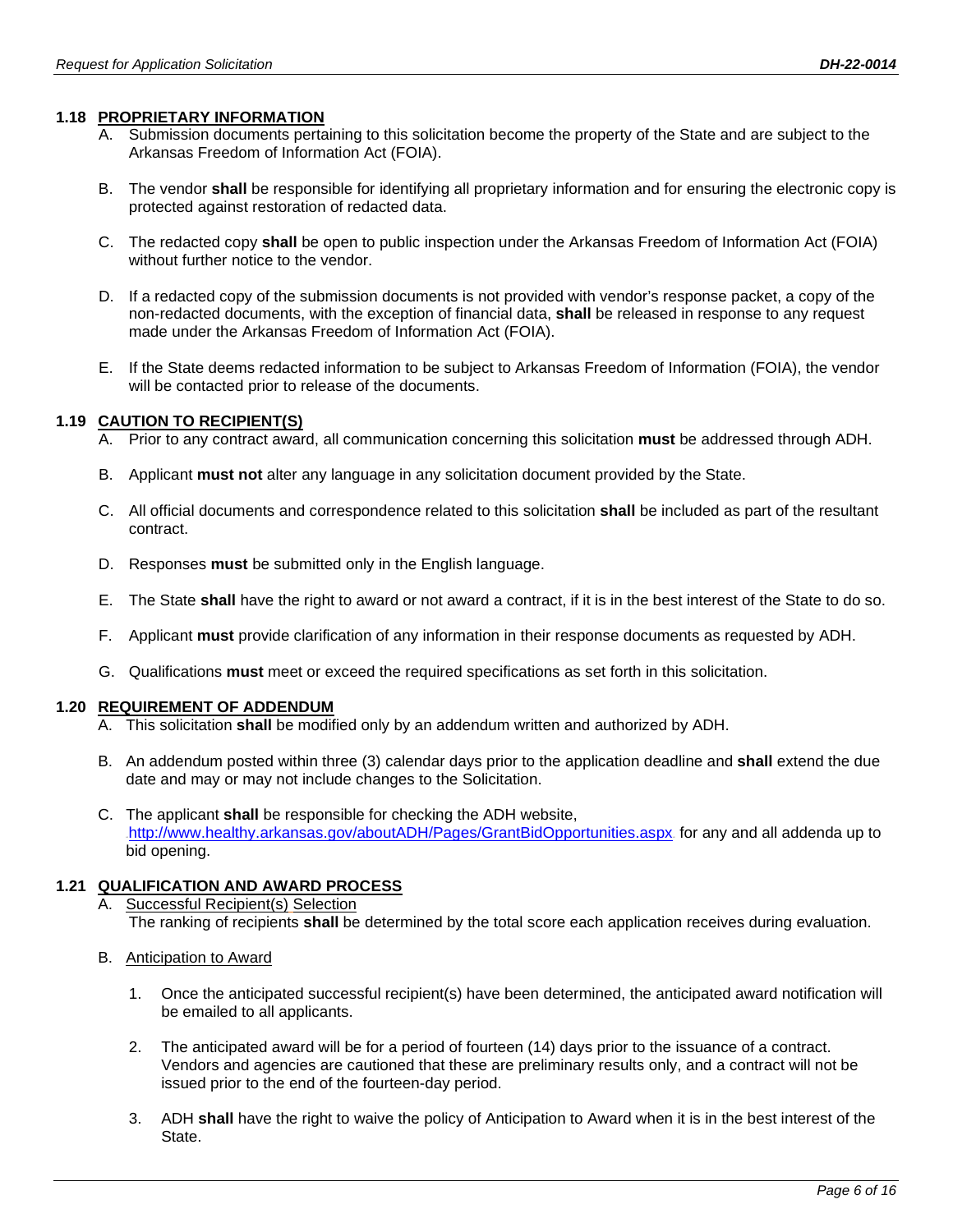4. It is the applicant's responsibility to check email for the notification of an anticipated award.

#### C. Issuance of a Contract

- 1. Any resultant sub-grant of this **shall** be subject to State approval processes which may include Legislative review.
- 2. The issuing officer will be responsible for award and administration of any resulting sub-grant.

#### **1.22 MINORITY BUSINESS POLICY**

- A. A minority-owned business is defined by Arkansas Code Annotated § 15-4-303 as a business owned by a lawful permanent resident of this State who is:
	- African American
- Pacific Islander American
- American Indian
- Asian American
	- Hispanic American
- A Service Disabled Veteran as designated by the
- United States Department of Veteran Affairs
- B. A women-owned business is defined by Act 1080 of the 91st General Assembly Regular Session 2017 as a business that is at least fifty-one percent (51%) owned by one (1) or more women who are lawful permanent residents of this State.
- C. The Arkansas Economic Development Commission conducts a certification process for minority-owned and women-owned businesses. If certified, the Prospective Contractor's Certification Number should be included on the Application Signature Page.

#### **1.23 EQUAL EMPLOYMENT OPPORTUNITY POLICY**

- A. In compliance with Arkansas Code Annotated § 19-11-104, the State is required to have a copy of the applicant's Equal Employment Opportunity (EEO) Policy prior to issuing a contract award.
- B. EEO Policies may be submitted in electronic format to the issuing officer, but should also be included as a hardcopy accompanying the solicitation response.
- C. The submission of an EEO Policy to ADH is a one-time requirement. Recipients are responsible for providing updates or changes to their respective policies, and for supplying EEO Policies upon request to other State agencies that must also comply with this statute.
- D. Vendors who are not required by law by to have an EEO Policy **must** submit a written statement to that effect.

#### **1.24 PROHIBITION OF EMPLOYMENT OF ILLEGAL IMMIGRANTS**

- A. Pursuant to Arkansas Code Annotated § 19-11-105, prior to the award of a sub-grant, selected recipients **must** have a current certification on file with ADH stating that they do not employ or contract with illegal immigrants.
- B. Recipients **must** complete their certification at  $\frac{https://www.ark.org/dfa/immigrant/index.php/user/webcome">https://www.ark.org/dfa/immigrant/index.php/user/webcome$  andshould submit a hardcopy accompanying application packet.

## **1.25 RESTRICTION OF BOYCOTT OF ISRAEL**

- A. Pursuant to Arkansas Code Annotated § 25-1-503, a public entity shall not enter into a contract with a company unless the contract includes a written certification that the person or company is not currently engaged in, and agrees for the duration of the contract not to engage in, a boycott of Israel.
- B. This prohibition does not apply to a company which offers to provide the goods or services for at least twenty percent (20%) less than the lowest certifying business.
- C. By checking the designated box on the signature page of the Application Packet, the applicant agrees and certifies that they do not, and will not for the duration of the contract, boycott Israel.

#### **1.26 CERTIFICATION REGARDING LOBBYING**

A. The applicant will comply with Public Law 101-121, Section 319 (Section 1352 of Title 31 U.S.C.) by certifying that appropriated federal funds have not been or will not be used to pay any person to influence or attempt to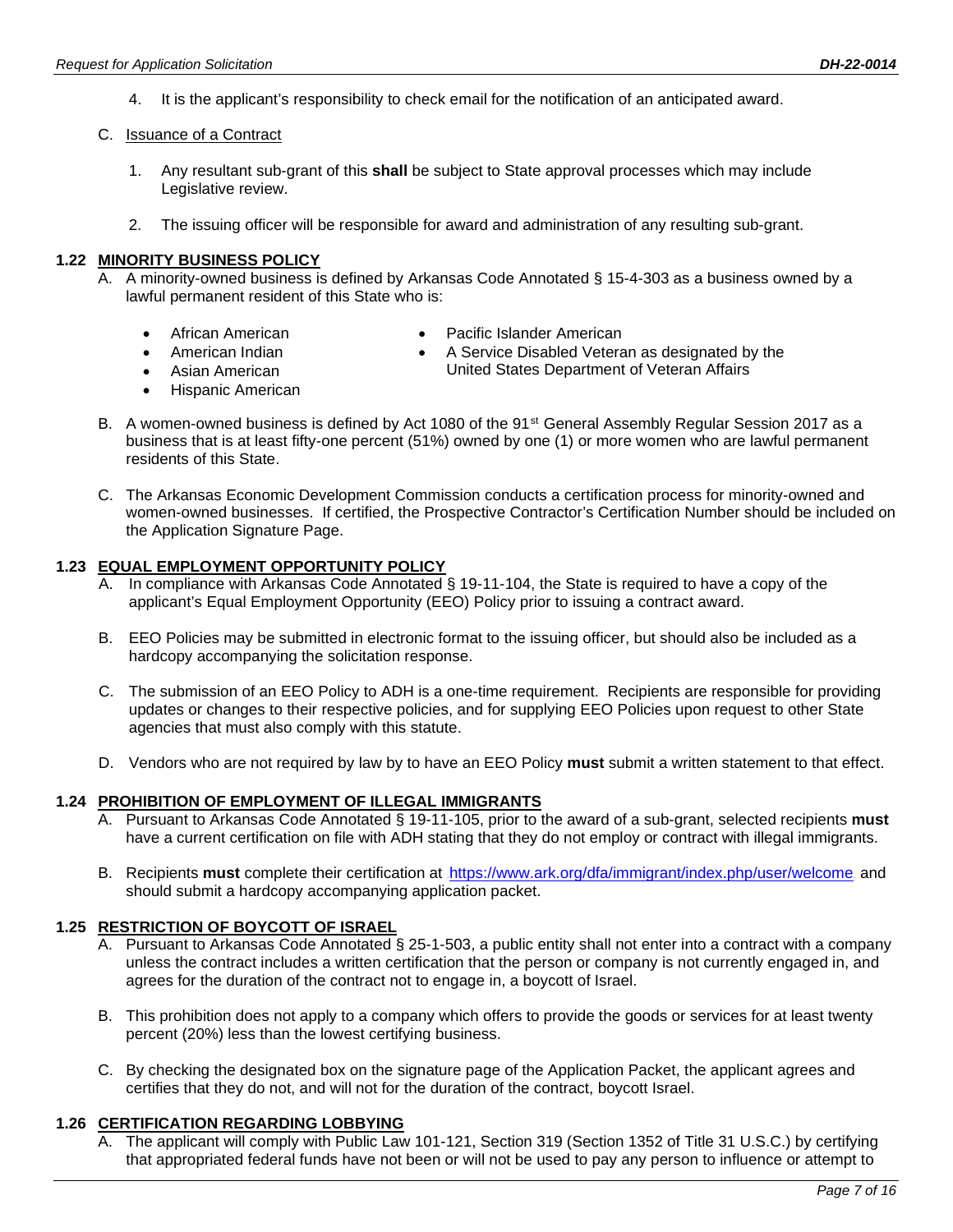influence a federal official/employee in connection with awarding of any federal contract, sub-grant, loan or cooperative agreement for an award in excess of \$100,000.

B. If the applicant has paid or will pay for lobbying using funds other than appropriated federal funds, Standard Form-LLL (Disclosure of Lobbying Activities) **shall** be completed and included with the Application Packet.

## **1.27 CERTIFICATION REGARDING DEBARMENT AND SUSPENSION**

- A. The recipient, as a lower tier recipient of federal funds, will comply with Executive Order 12549 (Certification Regarding Debarment, Suspension, Ineligibility, and Voluntary Exclusion – Lower Tier Covered Transactions).
- B. By signing and submitting this application package, the applicant(s) understands and agrees, as defined in 45 CFR Part 76, and certifies to the best of its knowledge and belief that it and its principals:
	- Are not presently debarred, suspended proposed for debarment, declared ineligible, or voluntarily excluded from participation in this transaction by any federal department of agency.
	- Where the prospective lower tier participant is unable to certify to any of the above, such prospective participant shall attach an explanation to this proposal.

## **1.28 PAST PERFORMANCE**

An applicant's past performance with the State may be used to determine if the applicant is "responsible." Responses submitted by applicant determined to be non-responsible **shall** be disqualified.

## **1.29 PUBLICITY**

- A. Do not discuss the solicitation nor your proposal response, nor issue statements or comments, nor provide interviews to any public media during the solicitation and award process.
- B. Failure to comply with this requirement may be cause an applicant to be disqualified.

## **1.30 PRIVACY & SECURITY REQUIREMENTS**

The Contractor **shall**:

- 1. At all times comply with the requirements of the Arkansas Personal Information Protection Act and any other State/Federal laws, regulations, rules, and policies regarding the privacy and security of information.
- 2. Provide for physical and electronic security of all Protected Health Information generated or acquired by the contractor in implementation of the contract, in compliance with Health Insurance Portability and Accountability Act (HIPAA) and the Health Information Technology for Economic and Clinical Health (HITECH) Act, and consistent with the Business Associate Agreement executed between the parties.

## **1.31 RESERVATION**

The State will not pay costs incurred in the preparation of an application.

# **SECTION 2 – APPLICANT REQUIREMENTS**

• *Do not provide responses to items in this section unless specifically and expressly required.*

## **SCOPE OF WORK**

Provide statewide prevention, control, and treatment of three major STls (chlamydia, gonorrhea, and syphilis) and/or TB through activities that include but not limited to:

- Prevent antibiotic resistance for gonorrhea
- Reduce primary and secondary syphilis
- Reduce latent tuberculosis infection (LTBI)
- Prevent TB disease
- Prevent STI related pelvic inflammatory disease, ectopic pregnancy and infertility
- Respond to STI and/or TB related outbreaks
- Develop and strengthen multi-sector partnerships to support STI and/or TB prevention and control
- Provide on the ground prevention support for STI and/or TB to the ADH programs
- Promote community STI and/or TB testing according to CDC best practices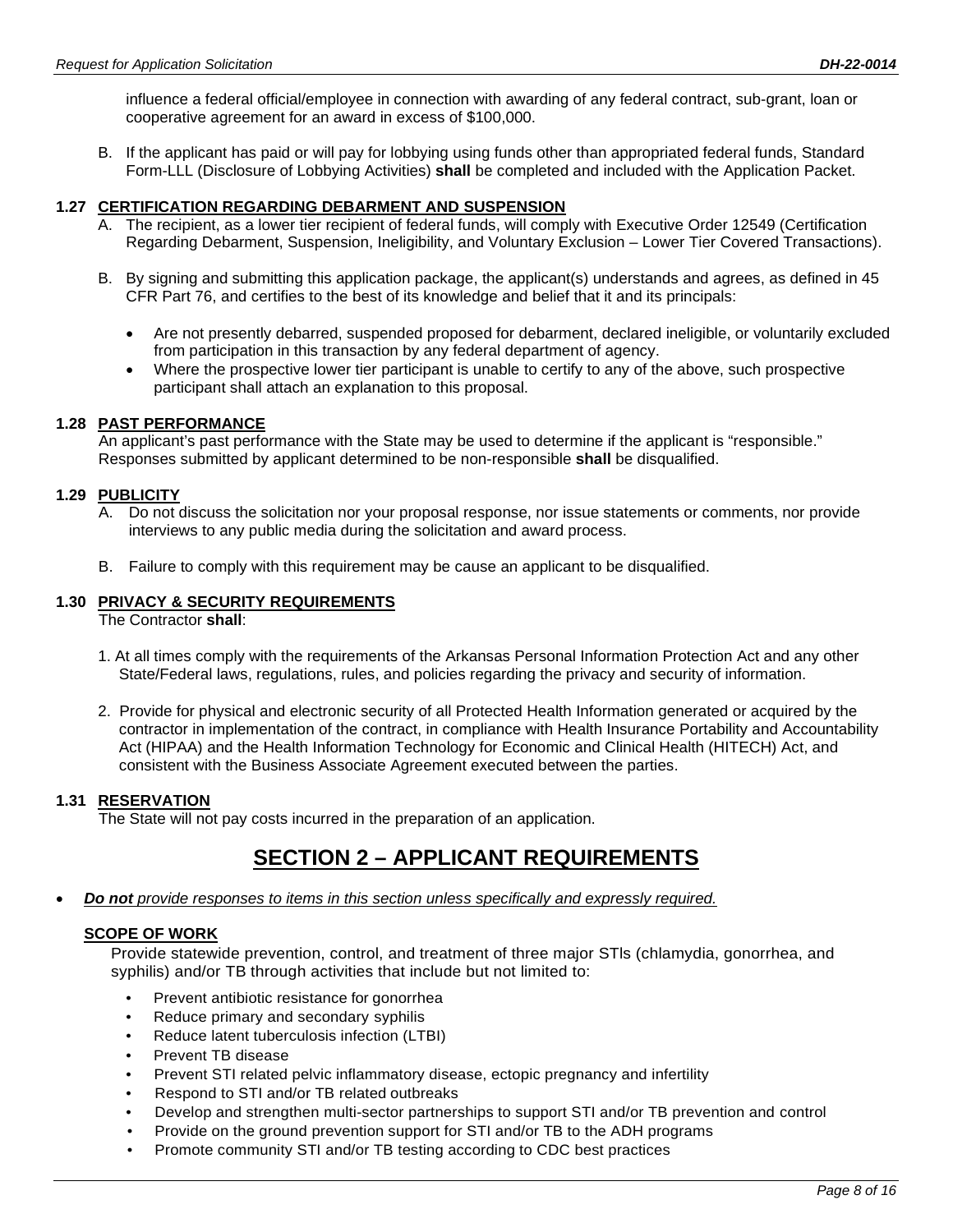- Provide STI treatment according to CDC best practices
- Ensure patient access and compliance to ADH TB treatment and public health protocols
- Increase STI and/TB prevention knowledge

## **RECIPIENT REQUIREMENTS**

Applicants should demonstrate through submitted proposals the organizations capacity to perform the following:

- A. Health Equity
	- 1. Promote diversity, equity, and inclusion by being aware of and eliminating any unconscious biases.
	- 2. Create an environment where people feel a sense of belonging and can be their authentic selves.
	- 3. Create an inclusive environment where the voices of everyone in a community can be encouraged, heard, valued, and understood.
- B. Education and Outreach

1. Recipient will identify persons through outreach testing activities who meet CDC recommendations for being at risk for STI and/or TB and provide education.

2. Develop a relationship with schools, colleges, and student program for engaging youth and young adults. Platforms can be on-site or virtual.

3. Recipient will ensure persons testing positive and their associated contacts are linked to medical care for additional laboratory testing and treatment.

C. Conduct Disease Investigation and Intervention

1. Recipient will ensure qualified personnel are assigned to the funded project effort for receiving ADH training and technical assistance for performing STI case notifications, investigations, documenting, and follow-ups.

2. Recipient will ensure qualified personnel are assigned to the funded project effort for receiving ADH training and technical assistance for performing LTBI and TB case notifications, investigations, documenting, and follow-ups.

D. Promote CDC Recommended Diagnosis and Treatment

1. Recipient will provide testing, diagnosing, and treatment of people who have a STI by following the guidelines provided by CDC's most current evidence-based recommendations.

2. Recipient will coordinate and collaborate with the ADH Tuberculosis (TB) program for providing testing, diagnosing, and ensuring treatment of people who have LTBI or TB.

E. Data and Information Collection

1. Recipient will ensure required patient data and information of the ADH and CDC is obtained and accurately inputted into programmatic systems.

The Infectious Disease Branch will host an applicant workshop to answer questions pertaining to RFA requirements and project deliverables. The workshop will be Monday, March 14, 2022 at 10a.m. Zoom Meeting ID: 859 1420 9544 Passcode: 950723

## **PERFORMANCE STANDARDS**

- A. State law requires that all contracts for services include Performance Standards for measuring the overall quality of services provided. The table below, *Performance Standards* identifies expected deliverables, performance measures, or outcomes, and defines the acceptable standards a vendor **must** meet in order to avoid assessment of damages.
- B. The State may be open to negotiations of Performance Standards prior to contract award, prior to the commencement of services, or at times throughout the contract duration.
- C. The State **shall** have the right to modify, add, or delete Performance Standards throughout the term of the contract, should the State determine it is in its best interest to do so. Any changes or additions to performance standards will be made in good faith following acceptable industry standards, and may include the input of the vendor so as to establish standards that are reasonably achievable.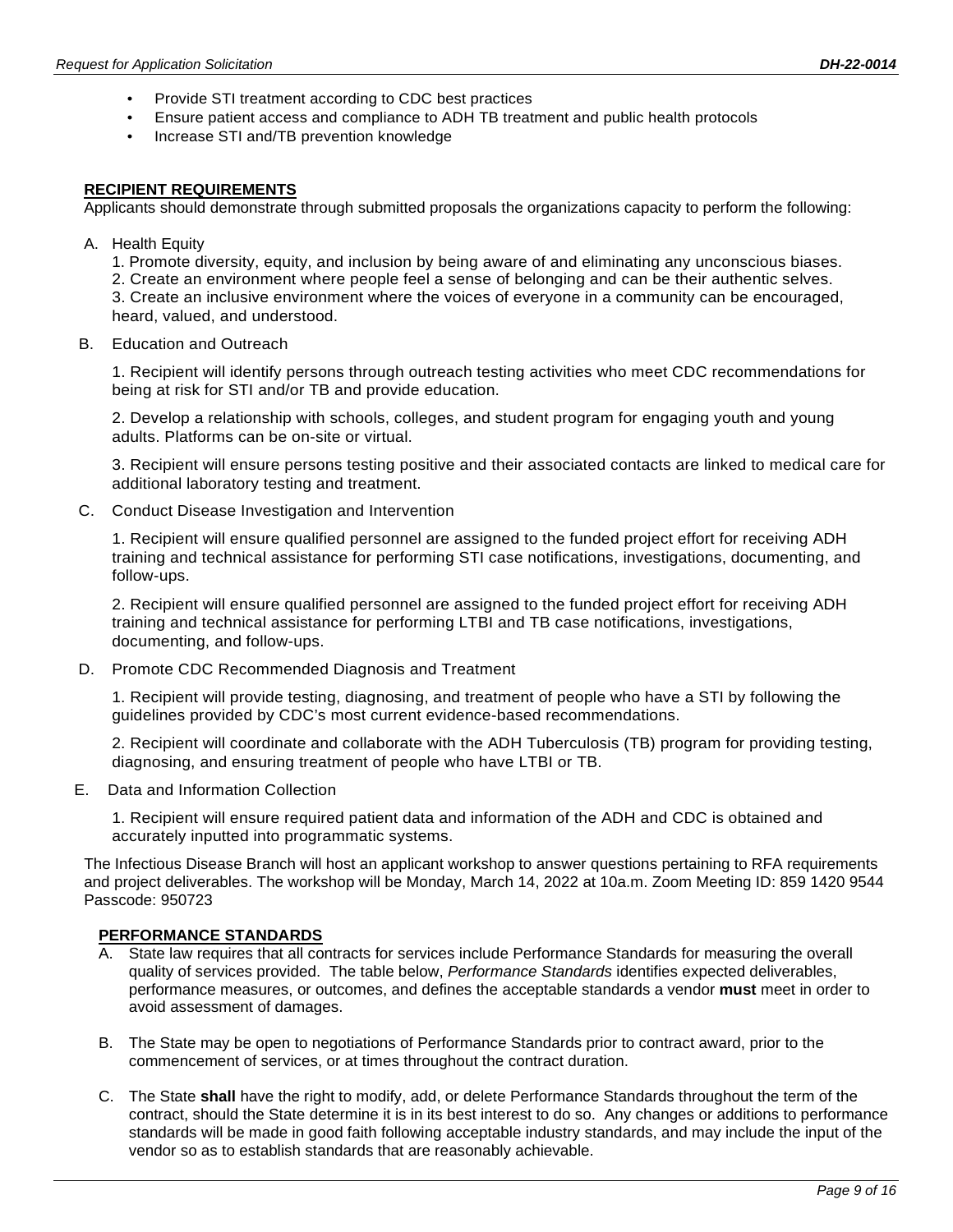- D. All changes made to the Performance Standards **shall** become an official part of the contract.
- E. Performance Standards **shall** continue throughout the term of the contract.
- F. Failure to meet the minimum Performance Standards as specified **shall** result in the assessment of damages.
- G. In the event a Performance Standard is not met, the vendor will have the opportunity to defend or respond to the insufficiency. The State **shall** have the right to waive damages if it determines there were extenuating factors beyond the control of the vendor that hindered the performance of services. In these instances, the State **shall** have final determination of the performance acceptability.
- H. Should any compensation be owed to the agency due to the assessment of damages, vendor **shall** follow the direction of the agency regarding the required compensation process.

| <b>Performance Standards</b>                                 |                                                                               |                                                                                                                                                                     |  |
|--------------------------------------------------------------|-------------------------------------------------------------------------------|---------------------------------------------------------------------------------------------------------------------------------------------------------------------|--|
| <b>Service</b><br>Criteria                                   | <b>Acceptable Performance</b>                                                 | Damages for<br><b>Insufficient Performance</b>                                                                                                                      |  |
| Organizational<br>Requirements                               | Meeting 100% of requirements as outlined in<br>the proposal and/or work plan  | Submission of substandard Vendor<br>Performance Report (VPR) within the<br>state system, reduction in funding<br>award, 5% penalty, and/or contract<br>termination. |  |
| Supportive<br>Service<br>Activities<br>Requirements          | Meeting at least 95% of activities outlined in<br>the proposal and work plan. | Submission of substandard Vendor<br>Performance Report (VPR) within the<br>state system, reduction in funding<br>award, 5% penalty, and/or contract<br>termination. |  |
| <b>Direct Client</b><br>(Core)<br>Activities<br>Requirements | Meeting at least 95% of activities outlined in<br>the proposal and work plan. | Submission of substandard Vendor<br>Performance Report (VPR) within the<br>state system, reduction in funding<br>award, 5% penalty, and/or contract<br>termination. |  |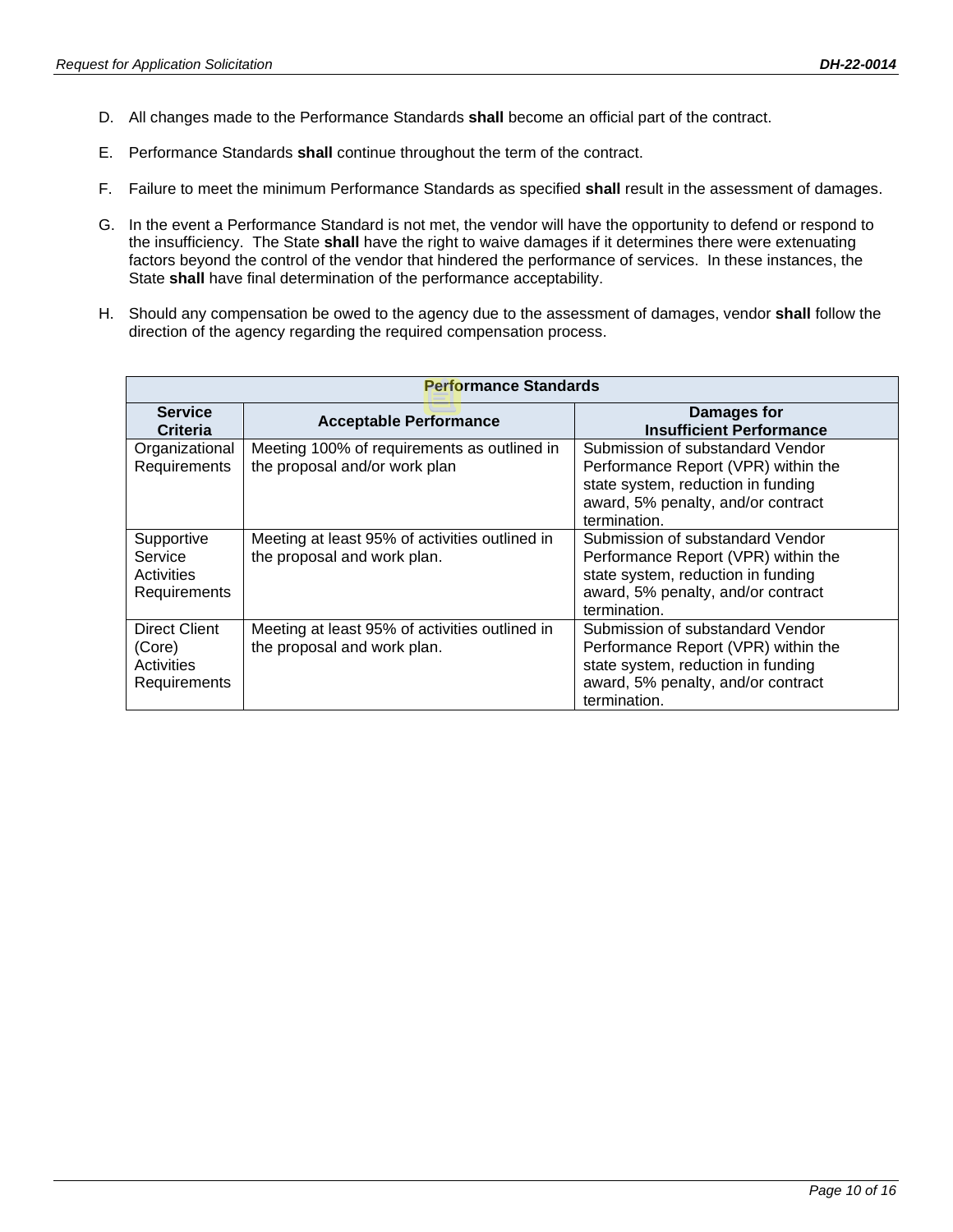# • **SECTION 3 – CRITERIA FOR SELECTION**

• *Do not provide responses to items in this section.*

## **3.1 APPLICATION SCORE**

- A. ADH will review each Application Packet to verify submission requirements have been met*.* Application Packets that do not meet submission requirements **shall** be disqualified and **shall not** be evaluated.
- B. An agency-appointed evaluation committee will evaluate and score qualifying applications. Evaluation will be based on applicant's response to the Information for Evaluation section included in the Application Packet.
	- 1. Members of the evaluation committee will individually review and evaluate proposals and complete an Individual Score Worksheet for each proposal. Individual scoring for each evaluation criteria will be based on the following Scoring Description.

| Quality<br>Rating | Quality of<br>Response | Description                                                                                                                                                                                                                     | Confidence in<br>Proposed<br>Approach |
|-------------------|------------------------|---------------------------------------------------------------------------------------------------------------------------------------------------------------------------------------------------------------------------------|---------------------------------------|
| 5                 | Excellent              | When considered in relation to the RFA evaluation factor, the<br>application squarely meets the requirement and exhibits<br>outstanding knowledge, creativity, ability or other exceptional<br>characteristics. Extremely good. | Very High                             |
| 4                 | Good                   | When considered in the relation to the RFA evaluation factor, the<br>application squarely meets the requirement and is better than<br>merely acceptable.                                                                        | High                                  |
| 3                 | Acceptable             | When considered in relation to the RFA evaluation factor, the<br>application is of acceptable quality.                                                                                                                          | Moderate                              |
| 2                 | Marginal               | When considered in relation to the RFA evaluation factor, the<br>application's acceptability is doubtful.                                                                                                                       | Low                                   |
| 1                 | Poor                   | When considered in relation to the RFA evaluation factor, the<br>application is inferior.                                                                                                                                       | Very Low                              |
| $\Omega$          | Unacceptable           | When considered in relation to the RFA evaluation factor, the<br>application clearly does not meet the requirement, either<br>because it was left blank or because the application is<br>unresponsive.                          | No Confidence                         |

- 2. After initial individual evaluations are complete, the evaluation committee members will meet to discuss their individual ratings during the consensus meeting. At this consensus scoring meeting, each member will be afforded an opportunity to discuss his or her rating for each evaluation criteria.
- 3. After committee members have had an opportunity to discuss their individual scores with the group, the individual committee members will be given the opportunity to change their initial individual scores, if they feel that is appropriate.
- 4. The final individual scores of the evaluators will be recorded on the Consensus Score Sheets and averaged to determine the group or consensus score for each application.
- 5. Other agencies, consultants, and experts may also examine documents at the discretion of the Agency.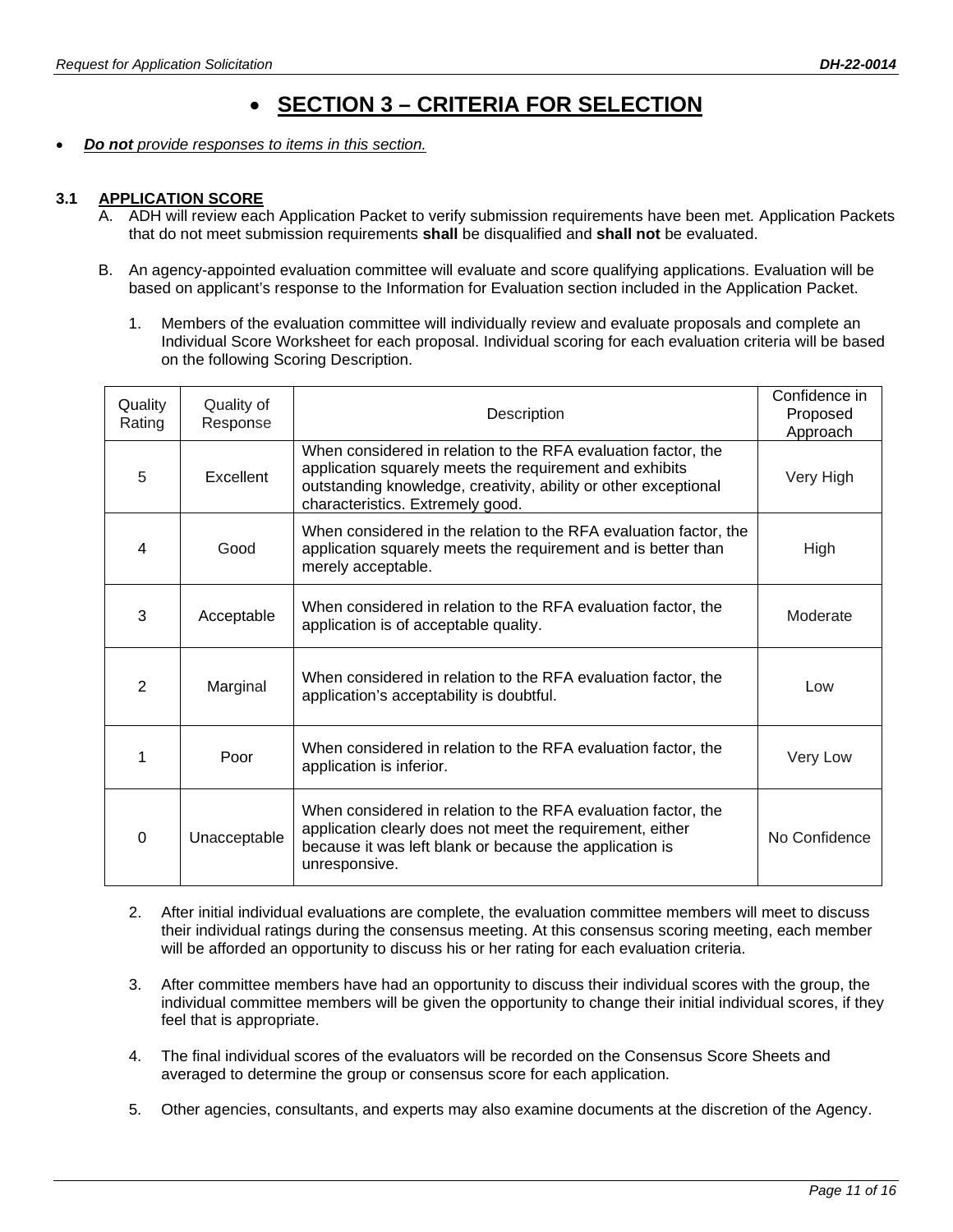- C. The Information for Evaluation section has been divided into sub-sections.
	- 1. In each sub-section, items/questions have each been assigned a maximum point value of five (5) points. The total point value for each sub-section is reflected in the table below as the Maximum Raw Score Possible.
	- 2. The agency has assigned Weighted Percentages to each sub-section according to its significance.

| <b>Information for Evaluation</b><br><b>Sub-Sections</b>             | <b>Maximum</b><br><b>Raw Points</b><br><b>Possible</b> | <b>Sub-Section's</b><br>Weighted<br>Percentage | * Maximum<br>Weighted<br><b>Score</b><br><b>Possible</b> |
|----------------------------------------------------------------------|--------------------------------------------------------|------------------------------------------------|----------------------------------------------------------|
| E.1 Proposal Narrative                                               | 15                                                     | 50%                                            | 500                                                      |
| E.2 Organizational Capacity                                          | 25                                                     | 20%                                            | 200                                                      |
| E.3 Project (Work) Plan                                              | 25                                                     | 50%                                            | 300                                                      |
| E.4 Applicant's Experience and Collaborative<br><b>Relationships</b> | 5                                                      |                                                |                                                          |
| <b>Response Score</b>                                                | 70                                                     | 100%                                           | 1000                                                     |

\*Sub-Section's Percentage Weight x Total Weighted Score = Maximum Weighted Score Possible for the sub-section.

- D. The applicant's weighted score for each sub-section will be determined using the following formula:
	- $(A/B)^{\ast}C = D$  A = Actual Raw Points received for sub-section in evaluation B = Maximum Raw Points possible for sub-section C = Maximum Weighted Score possible for sub-section D = Weighted Score received for sub-section
- E. Applicant's weighted scores for sub-sections will be added to determine the Total Score for the Application.
- F. Applications that do not receive a minimum weighted score/subtotal of 450 may not move forward in the solicitation process.

#### **3.2 ACCEPTANCE OF EVALUATION TECHNIQUE**

- A. Applicant **must** agree to all evaluation processes and procedures as defined in this solicitation.
- B. The submission of an Application Packet signifies the applicant understands and agrees that subjective judgments will be made during the evaluation and scoring of the responses.

## **SECTION 4 – GENERAL CONTRACTUAL REQUIREMENTS**

• *Do not provide responses to items in this section.*

## **4.1 PAYMENT AND INVOICE PROVISIONS**

A. All invoices **shall** be forwarded to: Aurelisa Burnett 4815 West Markham St, Slot 33 Little Rock, AR 72205 10T F10Tinal invoices **must** be submitted to (ADH) within thirty (30) calendar days of contract expiration.

B Pursuant to Arkansas Code Annotated 19-4-206, the agency **shall** certify that services have been performed or the goods received prior to payment being authorized and processed.

C. Additional documentation may be required when submitting invoices for payment.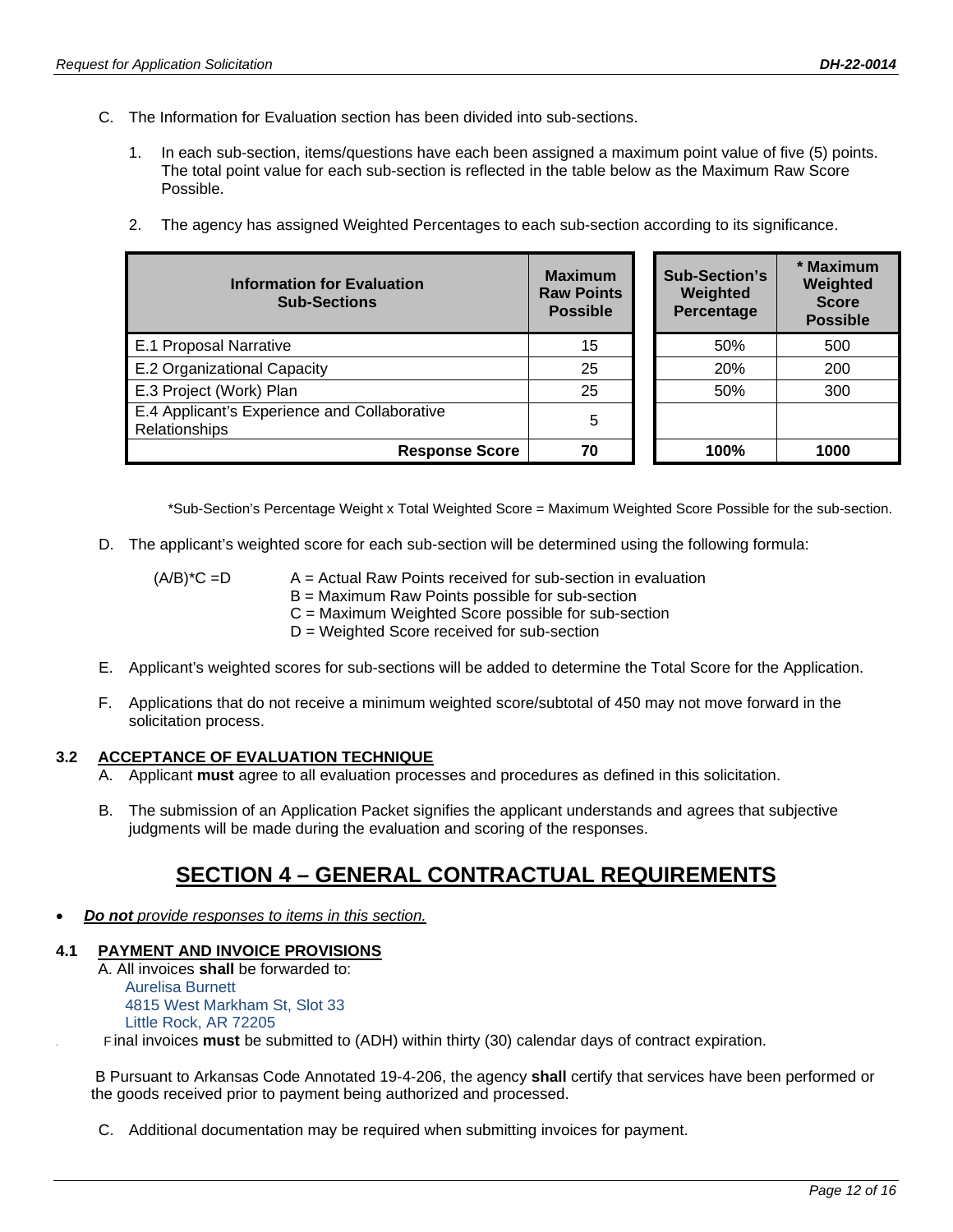## **4.2 USE OF FUNDS**

- A. Funds **must** be used to meet requirements of the sub-grant.
- B. Funds may not be used for items not identified on the budget with a budget adjustment request and/or prior approvals.

## **4.3 CONDITIONS OF CONTRACT**

- A. Recipient(s) **shall** at all times observe and comply with federal and State of Arkansas laws, local laws, ordinances, orders, and regulations existing at the time of, or enacted subsequent to the execution of a resulting contract which in any manner affect the completion of the work.
- B. Recipient(s) **shall** indemnify and save harmless the agency and all its officers, representatives, agents, and employees against any claim or liability arising from or based upon the violation of any such law, ordinance, regulation, order or decree by an employee, representative, or subcontractor of the vendor.

#### **4.4 STATEMENT OF LIABILITY**

- A. The State will demonstrate reasonable care but will not be liable in the event of loss, destruction or theft of recipient-owned equipment or software and technical and business or operations literature to be delivered or to be used in the installation of deliverables and services. The recipient **shall** retain total liability for equipment, software and technical and business or operations literature. The State **shall** not at any time be responsible for or accept liability for any recipient-owned items.
- B. The recipient's liability for damages to the State **shall** be limited to the value of the sub-grant. The foregoing limitation of liability **shall not** apply to claims for infringement of United States patent, copyright, trademarks or trade secrets; to claims for personal injury or damage to property caused by the gross negligence or willful misconduct of the vendor; to claims covered by other specific provisions of the contract calling for damages; or to court costs or attorney's fees awarded by a court in addition to damages after litigation based on the contract. The recipient and the State **shall not** be liable to each other, regardless of the form of action, for consequential, incidental, indirect, or special damages. This limitation of liability **shall not** apply to claims for infringement of United States patent, copyright, trademark or trade secrets; to claims for personal injury or damage to property caused by the gross negligence or willful misconduct of the vendor; to claims covered by other specific provisions of the contract calling for damages; or to court costs or attorney's fees awarded by a court in addition to damages after litigation based on the contract.
- C. Language in these terms and conditions **shall not** be construed or deemed as the State's waiver of its right of sovereign immunity. The vendor agrees that any claims against the State, whether sounding in tort or in contract, **shall** be brought before the Arkansas Claims Commission as provided by Arkansas law, and **shall** be governed accordingly.

#### **4.5 RECORD RETENTION**

- The applicant **shall** maintain all pertinent financial and accounting records and evidence pertaining to the contract in accordance with generally accepted principles of accounting and as specified by the State of Arkansas Law. Upon request, access **shall** be granted to State or Federal Government entities or any of their duly authorized representatives.
- B. Records **shall** be made available, upon request, to the State of Arkansas's designee(s) at any time during the contract period and any extension thereof, for a period of five (5) years from the date this sub-grant expires, or if an audit is pending at the end of the five-year period, until resolution of the audit. Department access to all books, records, and other documents will be according to the procedures outlined in Section VIII, A, of this subgrant. HIPAA-related records will be retained for a minimum of six (6) years from the date of sub-grant expiration.

## **4.6 ACCESS TO RECORDS**

The recipient will grant access to its records upon request by duly authorized representatives of state or federal government entities. Access will be given to any books, documents, papers, or records of the recipient related to any services performed under the sub-grant.

#### **4.7 CONFIDENTIALITY**

A. The applicant, applicant's subsidiaries, and applicant's employees **shall** be bound to all laws and to all requirements set forth in this bid solicitation concerning the confidentiality and secure handling of information of which they may become aware during the course of providing services under a resulting contract.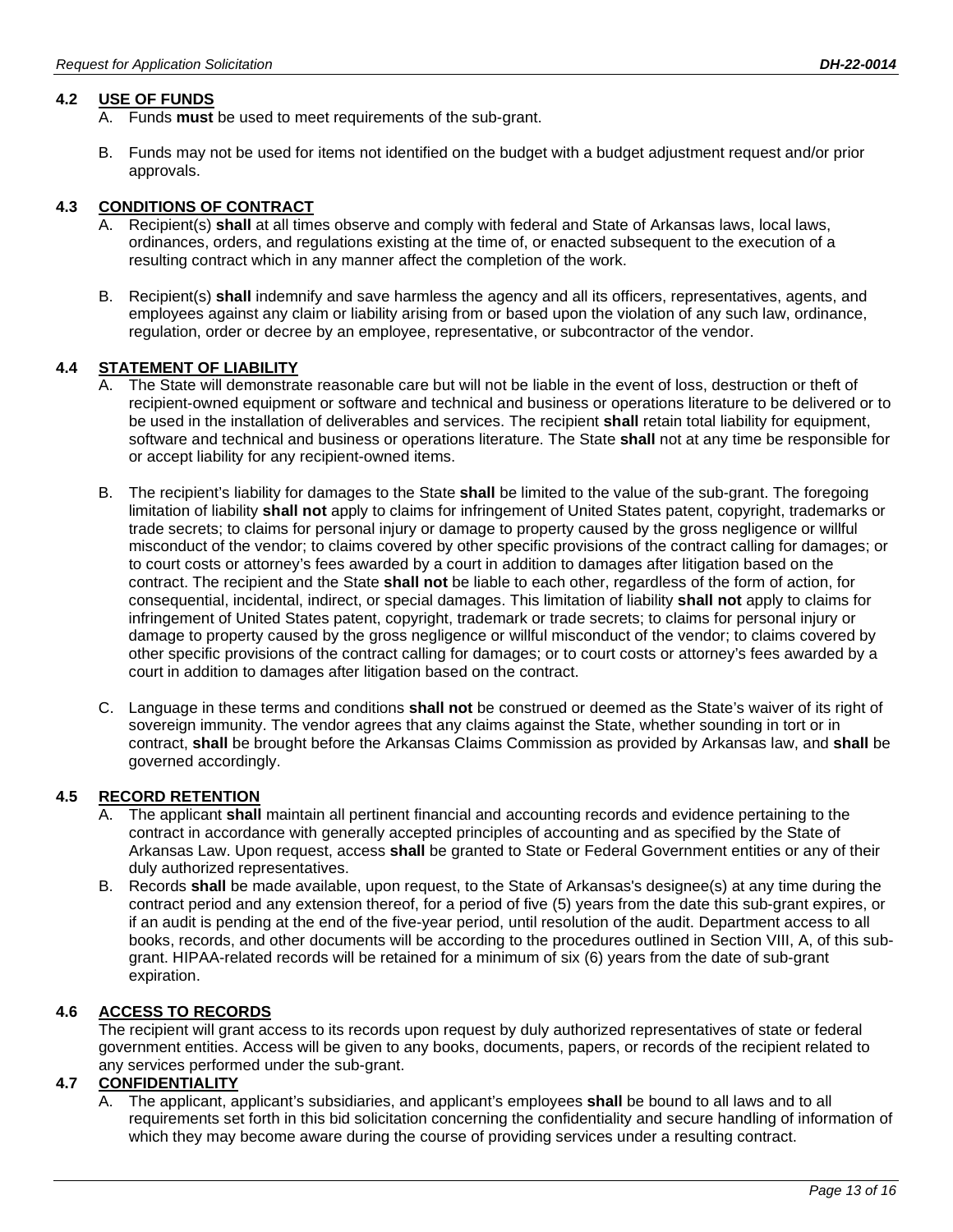- B. Consistent and/or uncorrected breaches of confidentiality may constitute grounds for cancellation of a resulting contract, and the State **shall** have the right to cancel the contract on these grounds.
- C. Previous sections of this bid solicitation may contain additional confidentiality Requirements.

### **4.8 CONTRACT INTERPRETATION**

Should the State and vendor interpret specifications differently, either party may request clarification. However if an agreement cannot be reached, the determination of the State **shall** be final and controlling.

## **4.9 LEGISLATIVE REVIEW**

- A. Act 1032 of 1999 specifies that no state agency shall award any discretionary sub-grant that exceeds \$10,000.00 prior to review by the Arkansas Legislative Council or the Joint Budget Committee.
- B. If the state agency determines that an emergency exists the state agency may award the sub-grant prior to review, and shall immediately notify the Legislative Council or Joint Budget Committee as to the facts constituting the emergency.
- C. All non-discretionary sub-grants are exempt from review.
- D. Certain discretionary sub-grants are exempt from review. These include:
	- sub-grants to another governmental entity such as a state agency, public educational institution, federal governmental entity or body of a local government
	- disaster relief sub-grants
	- sub-grants identified by the Arkansas Legislative Council to be exempt
	- sub-grants deemed to contain confidential information that would be in violation of disclosure laws
	- sub-grants for scholarship or financial assistance award to or for a post-secondary student

### **4.10 CANCELLATION**

- A. For Cause. The State may cancel any contract resulting from this solicitation for cause when the recipient fails to perform its obligations under it by giving the recipient written notice of such cancellation at least thirty (30) days prior to the date of proposed cancellation. In any written notice of cancellation for cause, the State will advise the recipient in writing of the reasons why the State is considering cancelling the contract and provide the recipient with an opportunity to avoid cancellation for cause by curing any deficiencies identified in the notice of cancellation for cause prior to the date of proposed cancellation. To the extent permitted by law and at the discretion of the parties, the parties may agree to minor amendments to the contract and avoid the cancellation for cause upon mutual agreement.
- B. For Convenience. The State may cancel any contract resulting from the solicitation by giving the Recipient written notice of such cancellation sixty (60) days prior to the date of cancellation.
- C. If upon cancellation the recipient has provided commodities or services which the State of Arkansas has accepted, and there are no funds legally available to pay for the commodities or services, the recipient may file a claim with the Arkansas Claims Commission under the laws and regulations governing the filing of such claims.

### **4.11 SEVERABILITY**

If any provision of the contract, including items incorporated by reference, is declared or found to be illegal, unenforceable, or void, then both the agency and the vendor **shall** be relieved of all obligations arising under such provision. If the remainder of the contract is capable of performance, it **shall not** be affected by such declaration or finding and **shall** be fully performed.

## **SECTION 5 – STANDARD TERMS AND CONDITIONS**

- *Do not provide responses to items in this section.*
- **1. GENERAL**: Any special terms and conditions included in this solicitation **shall** override these Standard Terms and Conditions. The Standard Terms and Conditions and any special terms and conditions **shall** become part of any contract entered into if any or all parts of the bid are accepted by the State of Arkansas.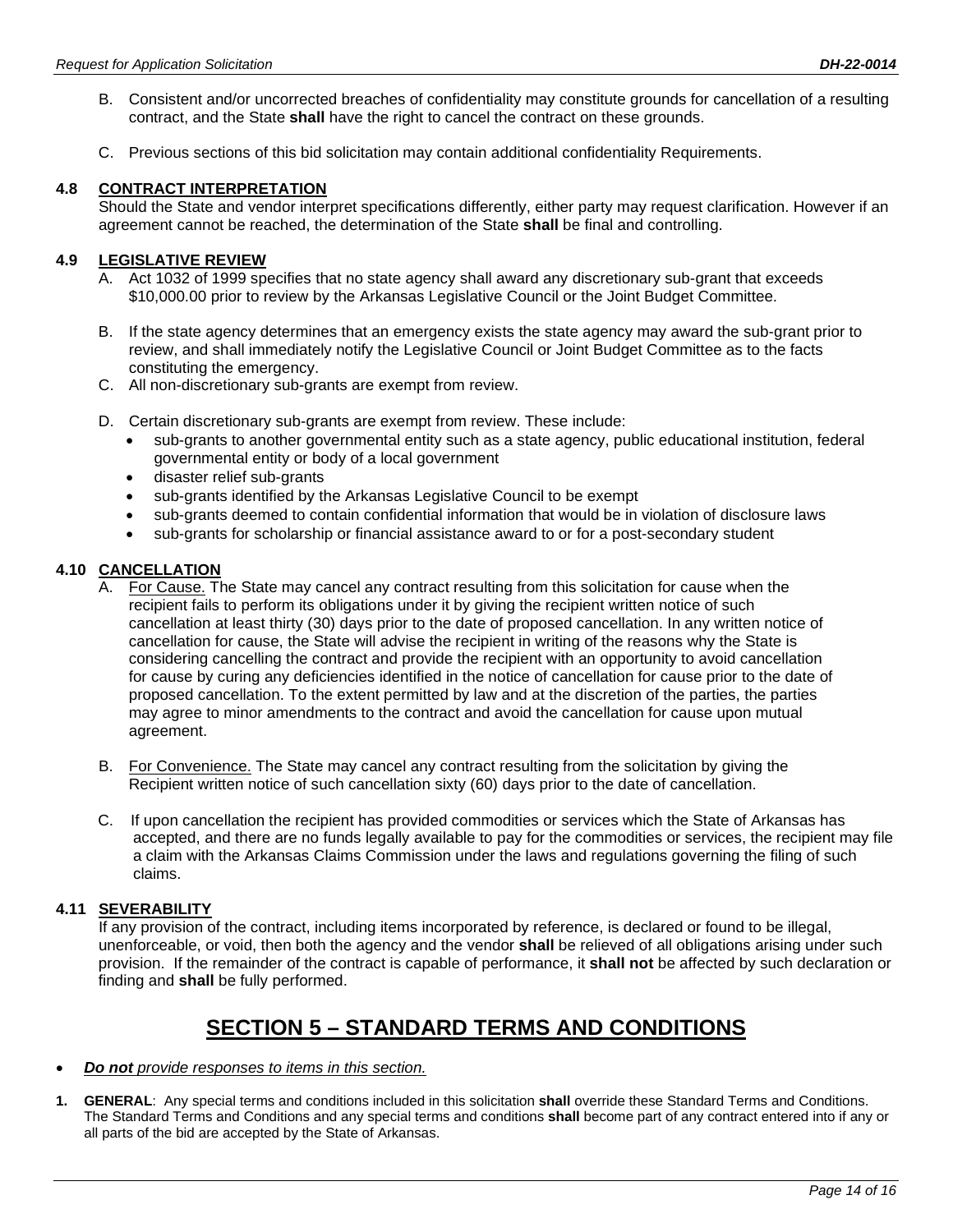- **2. ACCEPTANCE AND REJECTION**: The State **shall** have the right to accept or reject all or any part of an application or any and all applications, to waive minor technicalities, and to award the sub-grant to best serve the interest of the State.
- **3. APPLICATION SUBMISSION**: Application Packets **must** be submitted to the Arkansas Department of Health on or before the date and time specified. The Application Packet **must** contain all documents, information, and attachments as specifically and expressly required in the *Solicitation*. The application **must** be typed or printed in ink. The signature **must** be in ink. Unsigned applications **shall** be disqualified. The person signing the application should show title or authority to bind his firm in a contract. Late applications **shall not** be considered under any circumstances.
- **4. FORCE MAJEURE:** Neither party will be held responsible for the delay or failure to perform any part of this sub-grant when such delay or failure to perform any part of this sub-grant when such delay or failure results from fire, flood, epidemic, war or insurrection, unusually severe weather, or the legal acts of public authorities.
- **5. STATE AND FEDERAL LAWS**: Performance of this sub-grant by the recipient and the Department must comply with state and federal laws, rules, and regulations. If any statute or regulation is enacted which requires changes in this sub-grant, the recipient will receive notification of the required changes. This sub-grant shall then be amended.
- **6. COMPLIANCE WITH NONDISCRIMINATION LAWS:** The recipient will comply with all applicable provisions of the following federal regulations related to nondiscrimination, both in service delivery to clients and in employment, including, but not limited to, the following:
	- Title 45 Code of Federal Regulations -Part 80 (Nondiscrimination on the Basis of Race or Sex) -Part 84 (Nondiscrimination on the Basis of Handicap)
		- -Part 90 (Nondiscrimination on the Basis of Age)
	- Americans with Disabilities Act of 1990, U.S.C. Section 12101 et. Seq.
	- Title 28 Code of Federal Regulations -Part 35 (Nondiscrimination on the Basis of Disability in State and Local Government Services)
	- Title 41 Code of Federal Regulations
	- -Part 60-74 (OFCCP: Affirmative Action Regulations on Handicapped Workers)

ADH will furnish a copy of these regulations to the recipient upon request.

- **7. CONFIDENTIALITY OF CLIENT RECORDS:** The recipient will maintain the confidentiality of all client records. This restriction does not apply to disclosures made with the informed, written consent of the client, or if the client is not a competent adult or is a minor, with such consent of the client's parent, guardian, or legal representative.
- **8. LIMITATION OF THE DEPARTMENT'S OBLIGATION TO PAY:** The Department is not obligated to make payment under this sub-grant if the Department does not receive sufficient monies from the funding source(s) designated in this sub-grant to fund said obligations and other obligations of the Department, or is not given legal authority from the Arkansas Legislature to expend these funds. The Department is not obligated to make payment if sufficient state or local matching money is not available at the time the bill is presented for payment.
- **9. PAYMENT FROM DEPARTMENT CONSIDERED PAYMENT IN FULL:** Payment received from the Department under this subgrant shall be payment in full for all services and/or costs covered by the payment. No fee or other charge shall be made against a client or a third party for these services and/or costs. This paragraph does not preclude allocation of costs among two or more funding sources, or payment of portions of a service and/or cost under different funding sources, so long as there is no duplication of payment.
- **10. AUDIT REQUIREMENT:** For awards in excess of \$300,000.00 a current audit report is due. Recipient shall comply with the ADH audit requirements as outlined in Arkansas Department of Health "Audit Guidelines."

Arkansas Department of Health Internal Audit Section 4815 West Markham Street, Slot 54 Little Rock, AR 72205-3867

- **11. DEPARTMENTAL RECOVERY OF FUNDS:** The Department shall seek to recover funds not utilized in accordance with the terms and conditions of this sub-grant.
- **12. AMENDMENTS**: Any amendment to this sub-grant shall be valid only when in writing and when duly signed by the authorized representative(s) of the Recipient and the Arkansas Department of Health. Recipient and Department acknowledge that no verbal or written representations, other than those contained herein, have been made as an inducement to enter into this agreement and that this writing constitutes the entire agreement.
- **13. AWARD**: Term Contract: A contract award will be issued to the successful recipient. It results in a binding obligation without further action by either party. This award does not authorize shipment. Shipment is authorized by the receipt of a purchase order from the ordering agency. Firm Contract: A written State purchase order authorizing shipment will be furnished to the successful vendor.
- **14. STATE PROPERTY**: Any specifications, drawings, technical information, dies, cuts, negatives, positives, data or any other commodity furnished to the contractor hereunder or in contemplation hereof or developed by the contractor for use hereunder **shall**